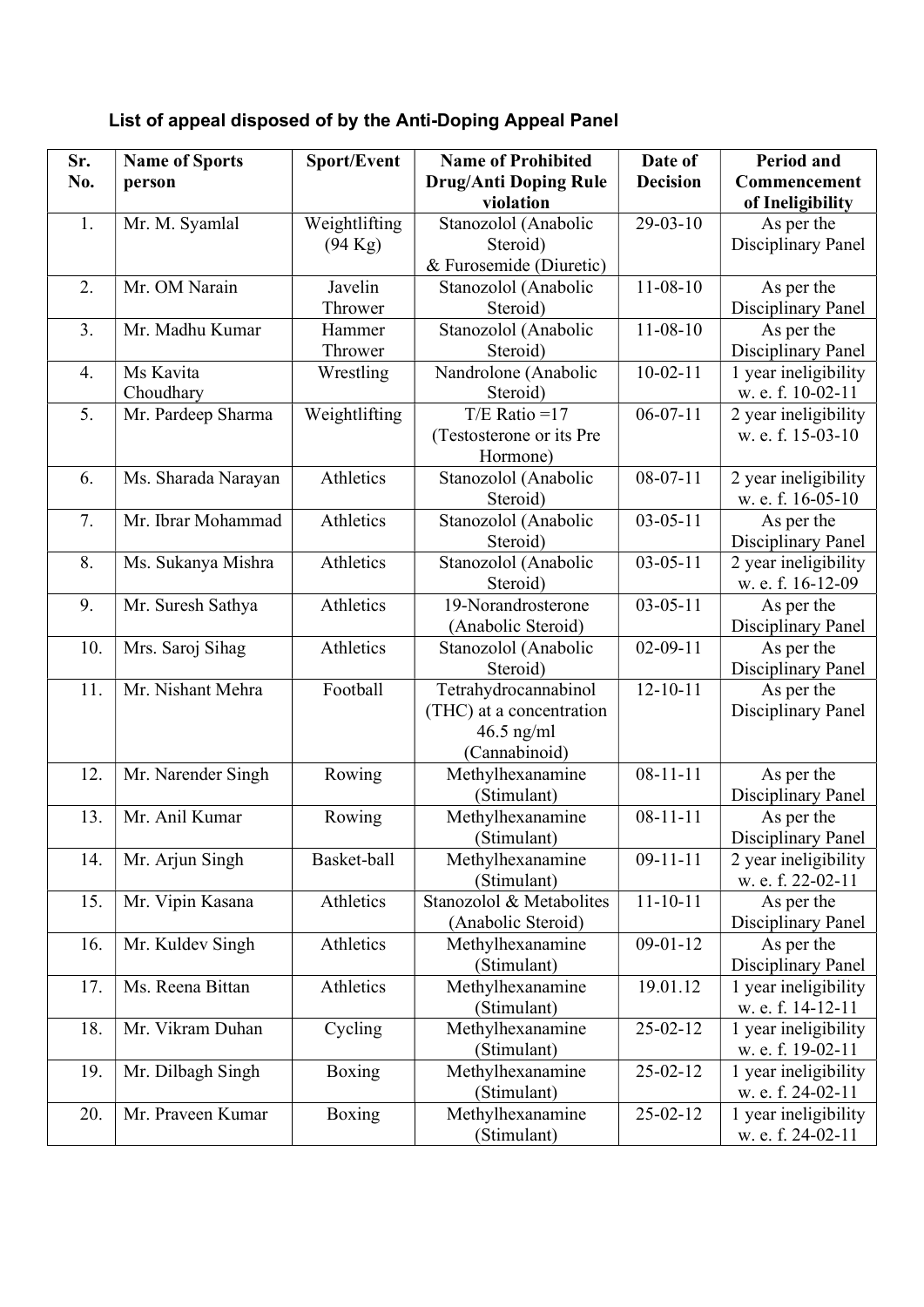| Sr. | <b>Name of Sports</b> | Sport/Event   | <b>Name of Prohibited</b>    | Date of         | Period and             |
|-----|-----------------------|---------------|------------------------------|-----------------|------------------------|
| No. | person                |               | <b>Drug/Anti Doping Rule</b> | <b>Decision</b> | Commencement           |
|     |                       |               | violation                    |                 | of Ineligibility       |
| 21. | Mr. Manjeet Singh     | Boxing        | Metabolite of Clostebol      | $02 - 03 - 12$  | No eligibility         |
|     |                       |               | (Anabolic Steroid)           |                 |                        |
| 22. | Ms. Ashwani Akunji    | Athletics     | Methendienone                | 17.03.12        | 2 year ineligibility   |
|     |                       |               | (Anabolic Steroid)           |                 | w. e. f. 27-06-11      |
| 23. | Ms. Priyanka Pawar    | Athletics     | Methendienone                | 17.03.12        | 2 year ineligibility   |
|     |                       |               | (Anabolic Steroid)           |                 | w. e. f. 27-06-11      |
| 24. | Ms. Sini Jose         | Athletics     | Methendienone                | 17.03.12        | 2 year ineligibility   |
|     |                       |               | (Anabolic Steroid)           |                 | w. e. f. 12-06-11      |
| 25. | Ms. Tiana Mary        | Athletics     | Methendienone &              | 17.03.12        | 2 year ineligibility   |
|     | Thomas                |               | Stanozolol (Anabolic         |                 | w. e. f. 12-06-11      |
|     |                       |               | Steroid)                     |                 |                        |
| 26. | Ms. Juana Murmu       | Athletics     | Methendienone                | 23.04.12        | Appeal is not          |
|     |                       |               | (Anabolic Steroid)           |                 | maintainable           |
| 27. | Ms. Mandeep Kaur      | Athletics     | Methendienone                | 23.04.12        | Appeal is not          |
|     |                       |               | (Anabolic Steroid)           |                 | maintainable           |
| 28. | Ms. Sapna Devi        | Judo          | Clenbutrol, Other            | 20.04.12        | 2 year ineligibility   |
|     |                       |               | Anabolic Agents              |                 | w. e. f. 21-03-11      |
| 29. | Mr. Adrian D'souza    | Hockey        | Tetrahydrocannabinol         | 10.09.12        | 3 months               |
|     |                       |               | (THC) (Metabolite of         |                 | ineligibility w. e. f. |
|     |                       |               | Marijuana)                   |                 | 18-06-12               |
| 30. | Ms. Nirupama Devi     | Judo          | Methylhexanamine             | 10.09.12        | As per the             |
|     |                       |               | (Stimulant)                  |                 | Disciplinary Panel     |
| 31. | Mr. Chandan Lakra     | Taekwondo     | Methylhexanamine             | 11.09.12        | As per the             |
|     |                       |               | (Stimulant)                  |                 | Disciplinary Panel     |
| 32. | Mr. Sachin Kumar      | Athletics     | T/E Ratio = $20.23$          | 23.10.12        | As per the             |
|     |                       |               | (Testosterone or its Pre     |                 | Disciplinary Panel     |
|     |                       |               | Hormone)                     |                 |                        |
| 33. | Ms. Meena             | Boxing        | Methylhexanamine             | 14.12.12        | 6 months               |
|     |                       |               | (Stimulant)                  |                 | ineligibility w. e. f. |
|     |                       |               |                              |                 | 22-08-12               |
| 34. | Ms. Jyotsana Pansare  | Swimming      | <b>MHA</b>                   | 23.09.13        | 1 Year ineligibility   |
|     |                       |               |                              |                 | w.e.f. 05.11.12        |
| 35. | Mr. Bhupinder Singh   | Athletics     | <b>MHA</b>                   | 06.12.13        | No Eligibility         |
|     |                       |               |                              |                 |                        |
| 36. | Mr. Sharad Kumar      | Para Athlete  | Stanozolol, Anabolic         | 07.01.14        | 2 Years w.e.f.         |
|     |                       |               | Steroid                      |                 | 19.06.2012             |
| 37. | Mr. Amit Kumar        | <b>Boxing</b> | Epimethandiol (EMD),         | 15.01.14        | 18 months w.e.f.       |
|     |                       |               | Anabolic Steroid.            |                 | 03.12.2012             |
| 38. | Mr. Rajeev Tomar      | Wrestling     | <b>MHA</b>                   | 11.02.14        | Sanction reduced       |
|     |                       |               |                              |                 | and ban period end     |
|     |                       |               |                              |                 | on 11.02.2014          |
| 39. | Mr. Mausam Khatri     | Wrestling     | <b>MHA</b>                   | 11.02.14        | Sanction reduced       |
|     |                       |               |                              |                 | and ban period end     |
|     |                       |               |                              |                 | on 11.02.2014          |
| 40. | Mr. Rahul Mann        | Wrestling     | <b>MHA</b>                   | 11.02.14        | Sanction reduced       |
|     |                       |               |                              |                 | and ban period end     |
|     |                       |               |                              |                 | on 11.02.2014          |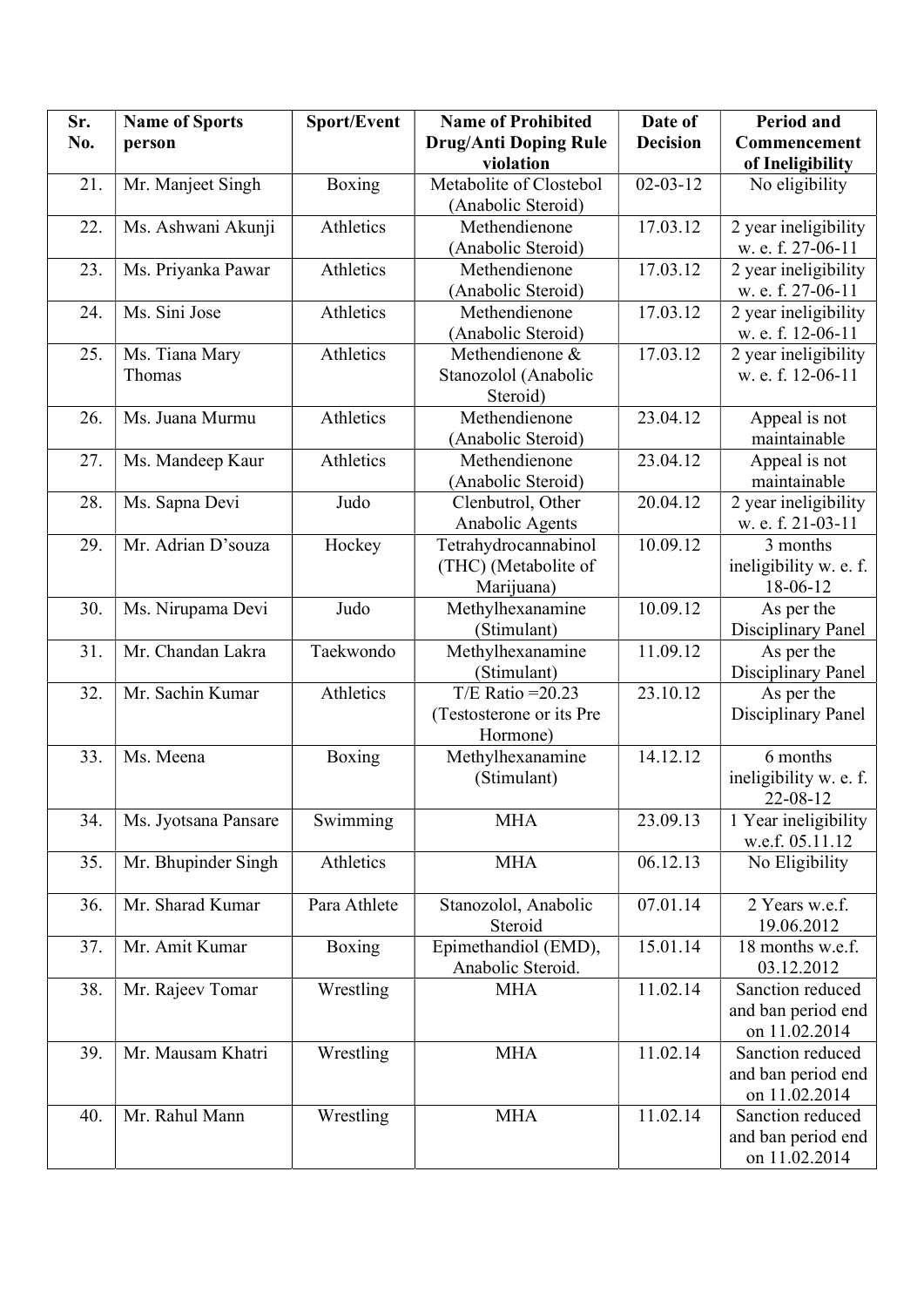| Sr. | <b>Name of Sports</b> | Sport/Event | <b>Name of Prohibited</b>    | Date of         | <b>Period and</b>      |
|-----|-----------------------|-------------|------------------------------|-----------------|------------------------|
| No. | person                |             | <b>Drug/Anti Doping Rule</b> | <b>Decision</b> | Commencement           |
|     |                       |             | violation                    |                 | of Ineligibility       |
| 41. | Mr. Sombir            | Wrestling   | <b>MHA</b>                   | 11.02.14        | Sanction reduced       |
|     |                       |             |                              |                 | to two months and      |
|     |                       |             |                              |                 | one week. Ban          |
|     |                       |             |                              |                 | period will end on     |
|     |                       |             |                              |                 | 11.02.2014             |
| 42. | Mr. Sumit Sehrawat    | Wrestling   | <b>MHA</b>                   | 26.02.14        | Sanction reduced       |
|     |                       |             |                              |                 | and ban period end     |
|     |                       |             |                              |                 | on 26.02.2014          |
| 43. | Mr. Joginder Singh    | Wrestling   | <b>MHA</b>                   | 26.02.14        | Sanction reduced       |
|     |                       |             |                              |                 | and ban period end     |
|     |                       |             |                              |                 | on 26.02.2014          |
| 44. | Ms. Gurshranpreet     | Wrestling   | <b>MHA</b>                   | 28.02.14        | Sanction reduced       |
|     | Kaur                  |             |                              |                 | and ban period end     |
|     |                       |             |                              |                 | on 28.02.2014          |
| 45. | Mr. Amar              | Swimming    | <b>MHA</b>                   | 02.06.14        | Upheld the             |
|     | Muralidharan          |             |                              |                 | Disciplinary Panel     |
|     |                       |             |                              |                 | order.                 |
| 46. | Ms. Rishu Nagar       | Wrestling   | Nandrolone,                  | 02.06.14        | Sanction enhanced      |
|     |                       |             |                              |                 | from one year to       |
|     |                       |             |                              |                 | two years w.e.f.       |
|     |                       |             |                              |                 | 05.06.2013 to          |
|     |                       |             |                              |                 | 04.06.15               |
| 47. | Mr. Aakash Antil      | Athletics   | <b>MHA</b>                   | 04.07.14        | Appeal Panel ends      |
|     |                       |             |                              |                 | the ineligibility      |
|     |                       |             |                              |                 | period from the        |
|     |                       |             |                              |                 | date of order i.e.     |
|     |                       |             |                              |                 | 04.07.2014.            |
| 48. | Mr. Harpreet Singh    | Wrestling   | Terbutaline                  | 06.08.14        | <b>Exonerated from</b> |
|     |                       |             |                              |                 | doping charges         |
| 49. | Mr. Sourabh Vij       | Athletics   | <b>MHA</b>                   | 13.08.14        | Appeal Panel ends      |
|     |                       |             |                              |                 | the ineligibility      |
|     |                       |             |                              |                 | from the date of       |
|     |                       |             |                              |                 | order i.e. 13.08.14    |
| 50. | Ms. Richa Mishra      | Swimming    | <b>MHA</b>                   | 08.10.14        | Appeal Panel ends      |
|     |                       |             |                              |                 | the ineligibility      |
|     |                       |             |                              |                 | period from the        |
|     |                       |             |                              |                 | date of the order      |
|     |                       |             |                              |                 | i.e. 08.10.14          |
| 51. | Mr. Anandhu S.S.      | Taekwondo   | Stanozolol, Anabolic         | 07.11.14        | <b>Appeal Panel</b>    |
|     |                       |             | Steroid                      |                 | reduced sanction       |
|     |                       |             |                              |                 | to 1 Year w.e.f.       |
|     |                       |             |                              |                 | 07.02.2014             |
| 52. | Mr. Amit              | Wrestling   | Refuse or evade to give      | 11.12.14        | As per                 |
|     |                       |             | sample                       |                 | Disciplinary Panel     |
| 53. | Mr. Bhupender         | Wrestling   | Refuse or evade to give      | 11.12.14        | As per                 |
|     |                       |             | sample                       |                 | Disciplinary Panel     |
| 54. | Mr. Robin Kanojiay    | Gymnastic   | Nandrolone, Anabolic         | 03.02.15        | ADAP upheld the        |
|     |                       |             | Steroid                      |                 | decision of ADDP.      |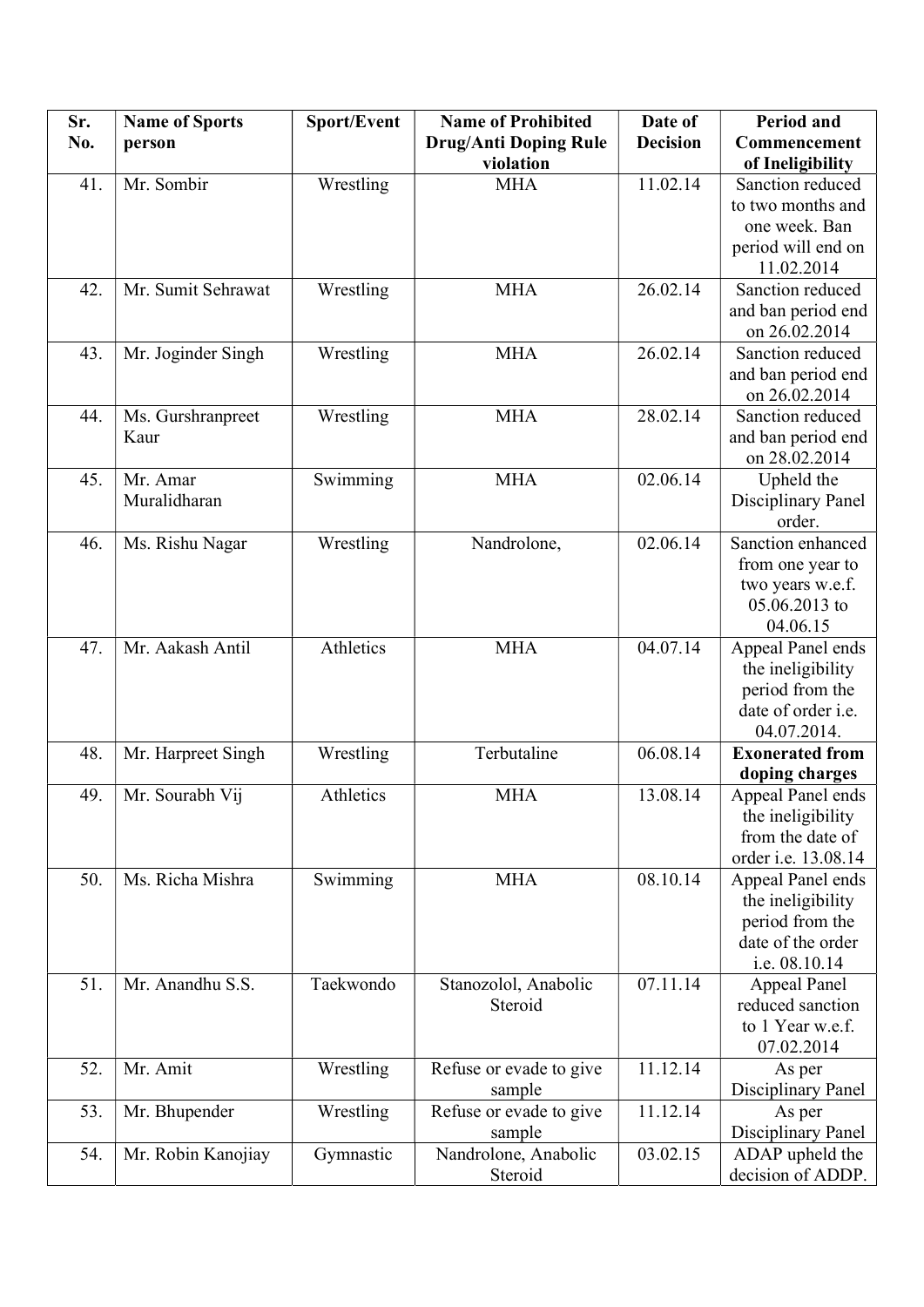| Sr. | <b>Name of Sports</b> | Sport/Event   | <b>Name of Prohibited</b> | Date of         | <b>Period and</b>        |
|-----|-----------------------|---------------|---------------------------|-----------------|--------------------------|
| No. | person                |               | Drug/Anti Doping Rule     | <b>Decision</b> | Commencement             |
|     |                       |               | violation                 |                 | of Ineligibility         |
| 55. | Mr. Partap Singh      | Powerlifting  | 19-Norandrosterone        | 16.02.15        | ADAP upheld the          |
|     |                       |               |                           |                 | decision of ADDP         |
| 56. | Mr. Vikram Singh      | Cycling       | <b>Refusal Case</b>       | 16.12.15        | <b>Decision upheld</b>   |
|     |                       |               |                           |                 | <b>Exonerated from</b>   |
|     |                       |               |                           |                 | Doping charges           |
| 57. | Mr. Harbhajan Singh   | Weightlifting | Drostanolone              | 16.12.15        | 8 Years w.e.f.           |
|     |                       |               |                           |                 | 11.04.2014               |
| 58. | Ms. Ketki Sethi       | Athletics     | Anabolic Steroid          | 17.12.15        | ADDP decision            |
|     |                       |               |                           |                 | upheld                   |
| 59. | Mr. Saurabh Vij       | Athletics     | Testosterone              | 17.12.15        | <b>ADDP</b> decision     |
|     |                       |               |                           |                 | upheld                   |
| 60. | Mr. Arjun             | Aquatics      | <b>MHA</b>                | 17.12.15        | <b>ADDP</b> decision     |
|     | Muralidharan          |               |                           |                 | upheld                   |
| 61. | Ms. Devika Ratish     | Powerlifting  | Stanozolol                | 15.12.15        | ADDP decision            |
|     |                       |               |                           |                 | upheld                   |
| 62. | Ms. Laxay Sharma      | Athletics     | <b>MHA</b>                | 07.01.16        | Ineligibility period     |
|     |                       |               |                           |                 | end on 07.01.16          |
| 63. | Ms. Harjeet Kaur      | Weightlifting | Strychnine                | 07.01.16        | Reduced to 2 years       |
|     |                       |               |                           |                 | from 4 years             |
| 64. | Mr. Bala Murugan      | Powrlifting   | Methandienone             | 08.01.16        | ADDP decision            |
|     |                       |               |                           |                 | upheld                   |
| 65. | Mr. Bharat Raja       | Powerlifting  | Methandienone             | 08.01.16        | ADDP decision            |
|     |                       |               |                           |                 | upheld                   |
| 66. | Ms. Monisha S.        | Para Blind    | Acetazolamide             | 28.01.16        | <b>Exonerated from</b>   |
|     |                       | Judo          |                           |                 | doping charges           |
| 67. | Mr. Dharminder        | Weightlifting | Nandrolone                | 30.05.16        | ADDP decision            |
|     | Paliwal               |               |                           |                 |                          |
| 68. | Mr. Jaskirat Singh    | Athletics     | Methandienone             | 30.05.16        | upheld<br>2 Years w.e.f. |
|     | Tiwana                |               |                           |                 | 09.02.2015               |
|     | Ms. Simranpreet       |               | Methandienone             |                 |                          |
| 69. |                       | Weightlifting |                           | 30.05.16        | 2 Years w.e.f.           |
|     | Kaur                  |               |                           |                 | 12.02.2015               |
| 70. | Mr. Amritpal Singh    | Weightlifting | Nandrolone                | 30.05.16        | 2 Years w.e.f.           |
|     |                       |               |                           |                 | 12.02.2015               |
| 71. | Ms. Sumati Devi       | Weightlifting | Methandienone             | 08.07.16        | <b>ADDP</b> Decision     |
|     |                       |               |                           |                 | upheld                   |
| 72. | Mr. Harvender Singh   | Athletics     | Nandrolone                | 22.07.16        | <b>ADDP</b> Decision     |
|     | Dagar                 |               |                           |                 | upheld                   |
| 73. | Mr. Rajnish           | Kabaddi       | Drostanolone              | 26.08.16        | 2 Years                  |
|     |                       |               |                           |                 | ineligibility w.e.f.     |
|     |                       |               |                           |                 | 01.05.2015               |
| 74. | Mr. Avtar Singh       | Athletics     | Testosterone              | 14.09.16        | 8 Years                  |
|     |                       |               |                           |                 | ineligibility w.e.f.     |
|     |                       |               |                           |                 | 26.12.2014               |
| 75. | Mr. Fraancis Merry    | Athletics     | Stanozolol, Anabolic      | 15.11.16        | 2 Years                  |
|     |                       |               | Steroid                   |                 | ineligibility w.e.f.     |
|     |                       |               |                           |                 | 24.12.2014               |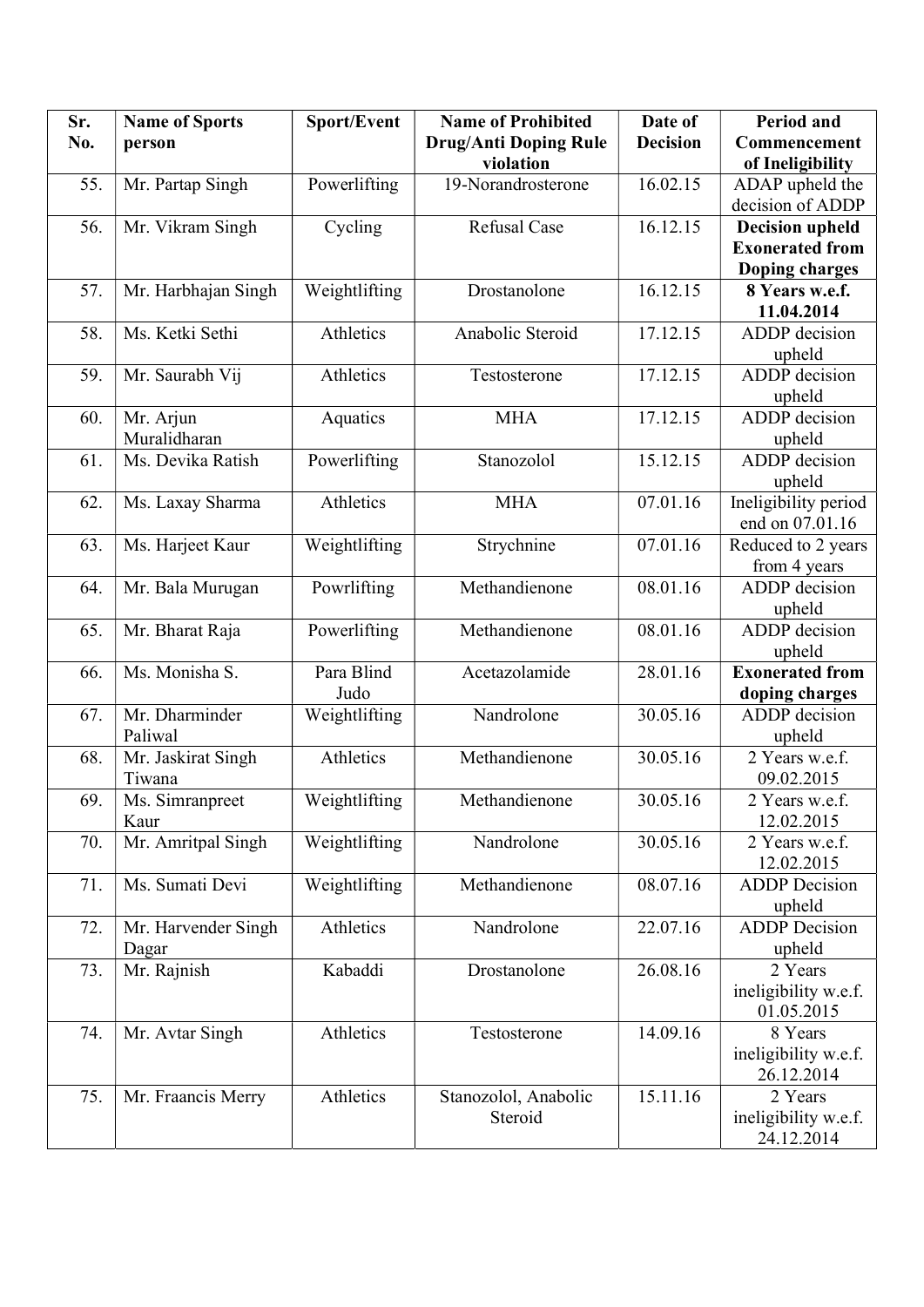| Sr. | <b>Name of Sports</b> | Sport/Event   | <b>Name of Prohibited</b>    | Date of         | <b>Period and</b>    |
|-----|-----------------------|---------------|------------------------------|-----------------|----------------------|
| No. | person                |               | <b>Drug/Anti Doping Rule</b> | <b>Decision</b> | Commencement         |
|     |                       |               | violation                    |                 | of Ineligibility     |
| 76. | Mr. Kunal Basak       | Swimming      | <b>MHA</b>                   | 15.11.16        | Reprimand with no    |
|     |                       |               |                              |                 | period of            |
|     |                       |               |                              |                 | ineligibility        |
| 77. | Ms. Jashanpreet Kaur  | Athletics     | Stanozolol, Anabolic         | 06.01.17        | ADDP decision        |
|     |                       |               | Steroid                      |                 | upheld               |
| 78. | Ms. Smritikana Mana   | Athletics     | Nandrolone, Anabolic         | 06.01.17        | ADDP decision        |
|     |                       |               | Steroid                      |                 | upheld               |
| 79. | Mr. Yogesh            | Wrestling     | Furosemide, Diuretics        | 13.01.17        | <b>ADDP</b> decision |
|     |                       |               |                              |                 | upheld               |
| 80. | Mr. B. Suresh         | Weightlifting | Hydroxy Methyl               | 31.01.17        | ADDP decision        |
|     |                       |               |                              |                 | upheld               |
| 81. | Mr. Binu Aquito       | Athletics     | Betamethasone                | 06/02/2017      | 2 Years              |
|     |                       |               |                              |                 | ineligibility w.e.f. |
|     |                       |               |                              |                 | 09.12.2015           |
| 82. | Mr. Jameer Hussain    | Weightlifting | Testosterone                 | 18/04/2017      | ADDP decision        |
|     |                       |               |                              |                 | upheld               |
| 83. | Mr. Vikas Singh       | Boxing        | Terbutaline                  | 04/05/2017      | Ineligibility        |
|     |                       |               |                              |                 | reduced to 2 years   |
| 84. | Mr. Jaswant Singh     | Weightlifting | Stanozolol                   | 04/05/2017      | <b>ADDP</b> decision |
|     |                       |               |                              |                 | upheld.              |
| 85. | Mrs. Geeta Rani       | Weightlifting | Methandienone                | 06/07/2017      | ADDP decision        |
| 86. | Mr. Manish Tokas      | Judo          | Furosemide, Diuretics        | 18/08/2017      | upheld.<br>2 Years   |
|     |                       |               |                              |                 | ineligibility        |
| 87. | Mr. Ravi Kumar        | Athletics     | Oxandrolone                  | 01/09/2017      | <b>ADDP</b> decision |
|     |                       |               |                              |                 | upheld.              |
| 88. | Mr. Rohit Kumar       | Athletics     | 17-b Hydroxy methyl          | 01/09/2017      | ADDP decision        |
|     |                       |               |                              |                 | upheld.              |
| 89. | Ms. Harkirat Kaur     | Weightlifting | Testosterone                 | 08/09/2017      | ADDP decision        |
|     |                       |               |                              |                 | upheld.              |
| 90. | Ms. Manpreet Kaur     | Weightlifting | Testosterone                 | 08/09/2017      | ADDP decision        |
|     |                       |               |                              |                 | upheld.              |
| 91. | Ms. Anchal Yadav      | Athletics     | Stanozolol                   | 13/11/2017      | ADDP decision        |
|     |                       |               |                              |                 | upheld.              |
| 92. | Ms. Sarita Rani       | Powerlifting  | Stanozolol                   | 28/02/2018      | ADDP decision        |
|     |                       |               |                              |                 | upheld.              |
| 93. | Mr. Rajan Mamgai      | Boxing        | Drostolone                   | 27/03/2018      | ADDP decision        |
|     |                       |               |                              |                 | upheld.              |
| 94. | Ms. Vandana Dubey     | Powerlifting  | Stanozolol                   | 21/05/2018      | ADDP decision        |
|     |                       |               | Methandienone                |                 | upheld.              |
|     |                       |               | Mephentermine                |                 |                      |
| 95. | Mr. Rohit Yadav       | Athletics     | Stanozolol                   | 21/05/2018      | ADDP decision        |
|     |                       |               |                              |                 | upheld.              |
| 96. | Ms. Komal             | Athletics     | Oxandrolone                  | 24/07/2018      | Ineligibility period |
|     |                       |               |                              |                 | reduced from 4       |
|     |                       |               |                              |                 | years to 2 years.    |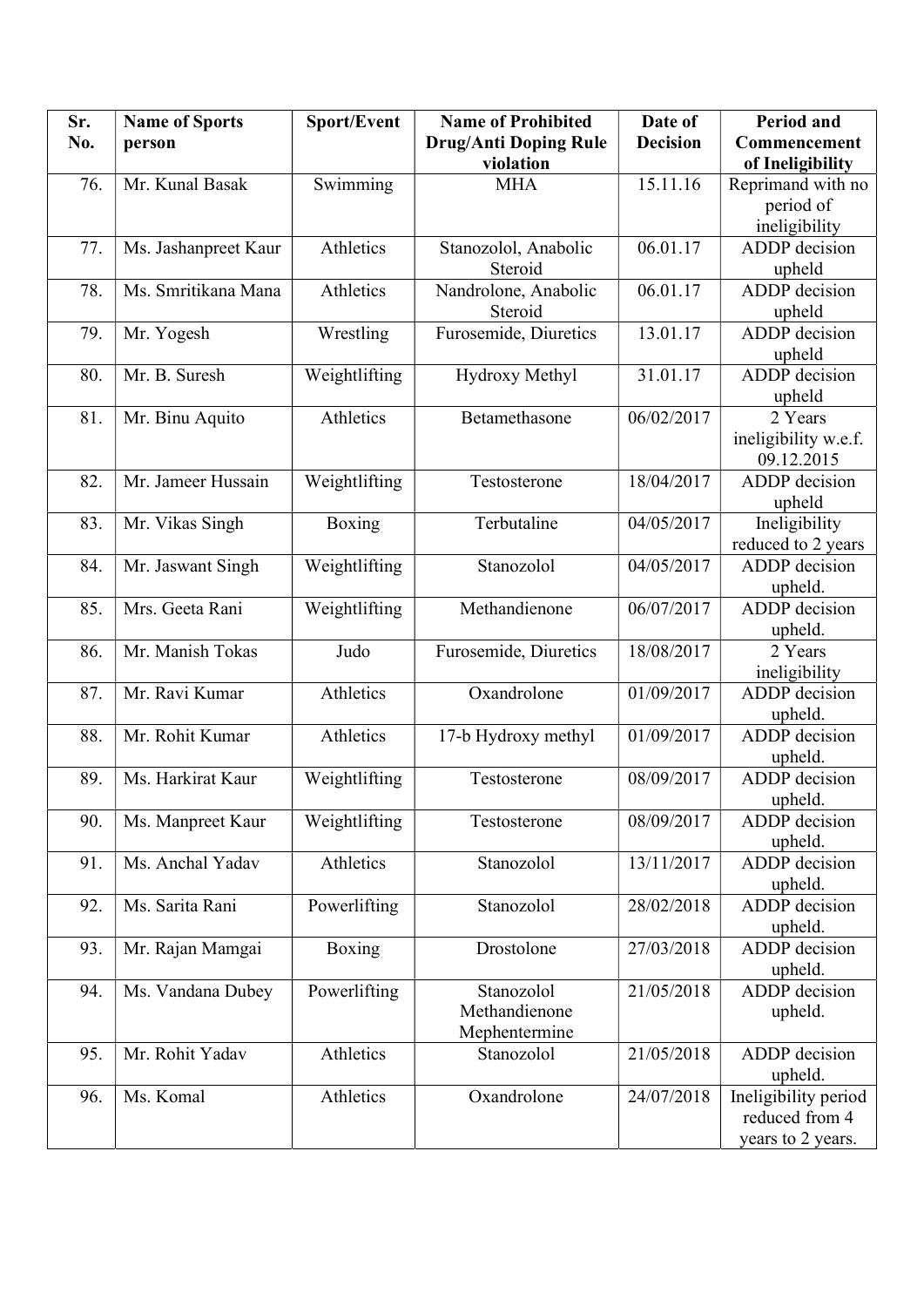| Sr.  | <b>Name of Sports</b> | Sport/Event   | <b>Name of Prohibited</b>    | Date of         | <b>Period and</b>      |
|------|-----------------------|---------------|------------------------------|-----------------|------------------------|
| No.  | person                |               | Drug/Anti Doping Rule        | <b>Decision</b> | Commencement           |
|      |                       |               | violation                    |                 | of Ineligibility       |
| 97.  | Mr. Jithin Paul       | Athletics     | Meldonium                    | 14/08/2018      | <b>Exonerated from</b> |
|      |                       |               |                              |                 | <b>Doping Charges</b>  |
| 98.  | Mr. Ayush             | Volleyball    | Methandienone                | 27/08/2018      | ADDP decision          |
|      |                       |               |                              |                 | upheld.                |
| 99.  | Mr. Sandeep           | Bodybuilder   | Trenbolone                   | 27/08/2018      | <b>ADDP</b> decision   |
|      |                       |               |                              |                 | upheld.                |
| 100. | Mr. Baljinder Singh   | Powerlifting  | Testosterone                 | 27/08/2018      | <b>ADDP</b> decision   |
|      |                       |               |                              |                 | upheld.                |
| 101. | Mr. Inderjeet Singh   | Athletics     | Testosterone                 | 14/12/2018      | 4 Year ineligibility   |
|      |                       |               |                              |                 | till 07/05/2019        |
|      |                       |               |                              |                 | imposed by the         |
|      |                       |               |                              |                 | CAS.                   |
| 102. | Ms. Geeta Devi        | Weightlifting | Methyl-1-Testosterone        | 30/01/2019      | <b>ADDP</b> decision   |
|      | Oinam                 |               |                              |                 | upheld.                |
| 103. | Mr. Jagtar Singh      | Athletics     | Meldonium                    | 30/01/2019      | Ineligibility period   |
|      |                       |               |                              |                 | reduced from 4         |
|      |                       |               |                              |                 | years to 2 years.      |
| 104. | Ms. Suji Rani         | Athletics     | Terbutaline                  | 30/01/2019      | <b>ADDP</b> decision   |
|      |                       |               |                              |                 | upheld.                |
| 105. | Mr. Mangesh Bhagat    | Kabaddi       | Stanozolol, Anabolic         | 08/03/2019      | <b>ADDP</b> decision   |
|      |                       |               | Steroid                      |                 | upheld.                |
|      |                       |               | Tamoxifen                    |                 |                        |
| 106. | Mr. S. Vasudurai      | Athletics     | Mephentermine                | 15/04/2019      | <b>ADDP</b> decision   |
|      |                       |               |                              |                 | upheld.                |
| 107. | Mr. Saleem            | Athletics     | Stanozolol, Anabolic         | 15/04/2019      | <b>ADDP</b> decision   |
|      |                       |               | Steroid                      |                 | upheld.                |
| 108. | Ms. Harkirat Kaur     | Athletics     | Metnolone                    | 29/04/2019      | Ineligibility period   |
|      |                       |               |                              |                 | reduced from 4         |
|      |                       |               |                              |                 | years to 1 year.       |
| 109. | Ms. Nisha             | Wrestling     | Meldonium, Metabolic         | 29/04/2019      | Ineligibility period   |
|      |                       |               | Modulator                    |                 | reduced from 4         |
|      |                       |               |                              |                 | years to 2 year.       |
| 110. | Mr. Saurabh Singh     | Athletics     | 19-Norandrosterone           | 09/05/2019      | ADDP decision          |
|      |                       |               |                              |                 | upheld.                |
| 111. | Mr. Sreekanth D.      | Athletics     | Methandienone                | 09/05/2019      | ADDP decision          |
|      |                       |               |                              |                 | upheld.                |
| 112. | Mr. Ashish Lathwal    | Athletics     | Methyltestosterone           | 09/05/2019      | ADDP decision          |
|      |                       |               |                              |                 | upheld.                |
| 113. | Mr. Shailendra        | Athletics     | Stanozolol                   | 09/05/2019      | ADDP decision          |
|      | Yadav                 |               |                              |                 | upheld.                |
| 114. | Mr. Sumit Sehrawat    | Wrestling     | <b>Evasion to give urine</b> | 12/06/2018      | 4 Years                |
|      |                       |               | sample                       |                 | Ineligibility w.e.f.   |
|      |                       |               |                              |                 | 14/11/2017             |
|      |                       |               |                              |                 | imposed by the         |
|      |                       |               |                              |                 | Appeal Panel.          |
| 115. | Mr. Sandeep Budian    | Kabaddi       | Stanozolol                   | 30/05/2019      | <b>ADDP</b> decision   |
|      |                       |               |                              |                 | upheld.                |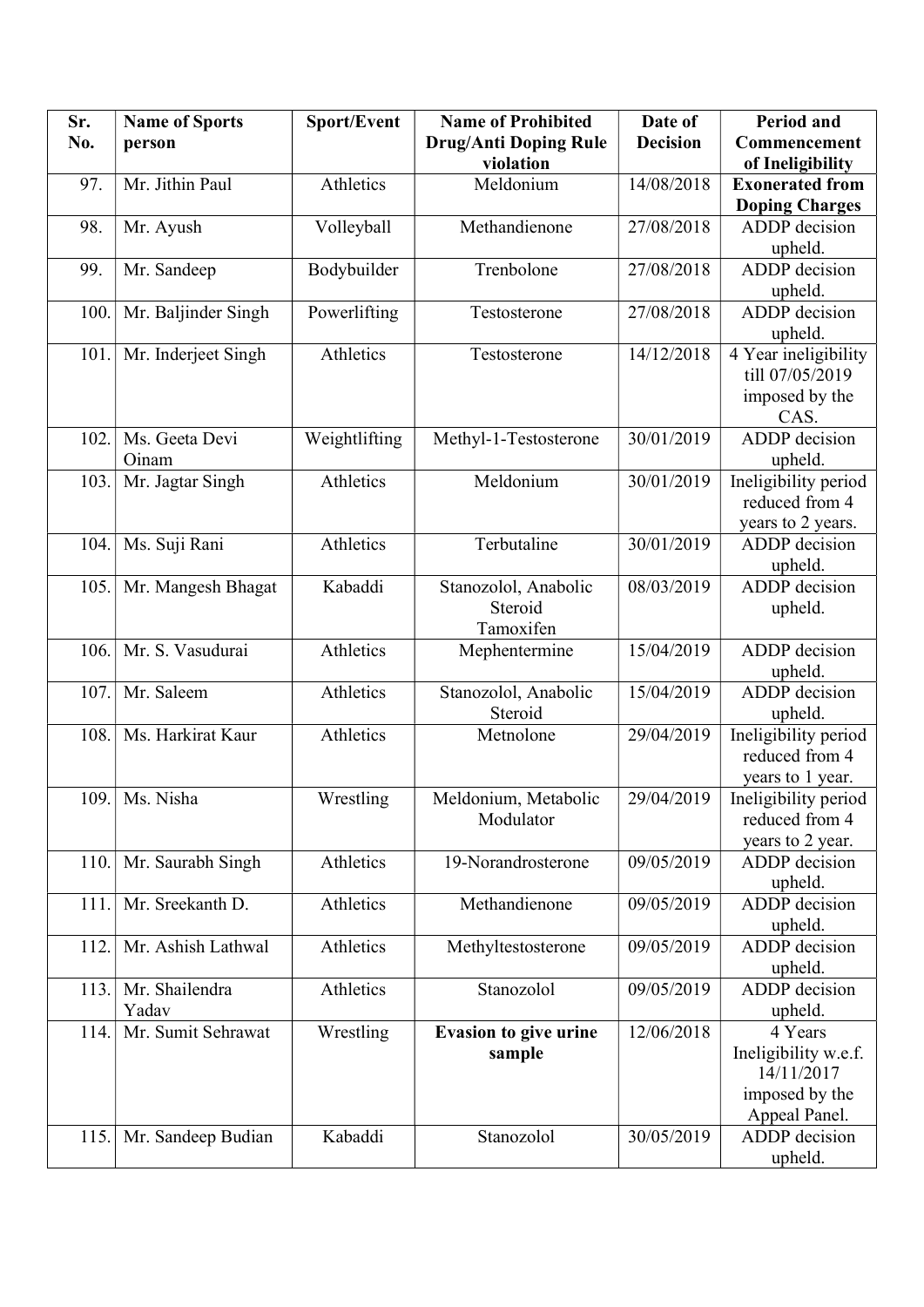| Sr.  | <b>Name of Sports</b> | Sport/Event   | <b>Name of Prohibited</b>    | Date of         | <b>Period and</b>        |
|------|-----------------------|---------------|------------------------------|-----------------|--------------------------|
| No.  | person                |               | <b>Drug/Anti Doping Rule</b> | <b>Decision</b> | Commencement             |
|      |                       |               | violation                    |                 | of Ineligibility         |
| 116. | Mr. N. Jankiraman     | Powerlifting  | Methandienone                | 30/05/2019      | Ineligibility period     |
|      |                       |               |                              |                 | reduced from 4           |
|      |                       |               |                              |                 | years to 2 years.        |
| 117. | Ms. Priyanka Panwar   | Athletics     | Mephentermine                | 30/05/2019      | <b>ADDP</b> decision     |
|      |                       |               |                              |                 | upheld.                  |
| 118. | Ms. Diksha Rajput     | Boxing        | Terbutaline                  | 30/05/2019      | Ineligibility period     |
|      |                       |               |                              |                 | reduced from 4           |
|      |                       |               |                              |                 | years to 2 years.        |
| 119. | Mr. Neeraj            | Powerlifting  | Refuse to give urine         | 30/05/2019      | ADDP decision            |
|      |                       |               | sample                       |                 | upheld.                  |
| 120. | Mr. Tapash Ghosh      | Weightlifting | Stanozolol                   | 19/07/2019      | <b>ADDP</b> decision     |
|      |                       |               |                              |                 | upheld.                  |
| 121. | Mr. Soniya Rani       | Weightlifting | Mephentermine                | 19/07/2019      | <b>ADDP</b> decision     |
|      |                       |               |                              |                 | upheld.                  |
| 122. | Mr. Mukesh Tripathi   | Powerlifting  | Clenbuterol other            | 08/08/2019      | <b>ADDP</b> decision     |
|      |                       |               | Anabolic Steroids            |                 | upheld.                  |
| 123. | Mr. Arjun             | Athletics     | Testosterone                 | 15/10/2019      | <b>ADDP</b> decision     |
|      |                       |               |                              |                 | upheld.                  |
| 124. | Mr. Ravi              | Wrestling     | 19-Norandrosterone           | 15/11/2019      | Ineligibility period     |
|      |                       |               |                              |                 | increased from 2         |
|      |                       |               |                              |                 | years to 4 years.        |
| 125. | Ms. Ritika Rai        | Weightlifting | Stanozolol, Anabolic         | 16/12/2019      | ADDP decision            |
|      |                       |               | Steroid                      |                 | upheld.                  |
| 126. | Mr. Pawan Yadav       | Shooting      | Propranolol-Beta-            | 16/12/2019      | ADDP decision            |
|      |                       |               | Blocker                      |                 | upheld.                  |
| 127. | Ms. Manpreet Kaur     | Athletics     | Dimethyl                     | 27/01/2020      | ADDP decision            |
|      |                       |               | Stanozolol                   |                 | upheld.<br>ADDP decision |
| 128. | Mr. Tejpal Singh      | Weightlifting | Mephentermine & its          | 27/01/2020      |                          |
|      | Sandhu                |               | Metabolites Phentermine,     |                 | upheld.                  |
| 129. | Mr. Arshdeep Singh    | Athletics     | Stimulant<br>LGD-4033        | 27/01/2020      | ADDP decision            |
|      |                       |               |                              |                 | upheld.                  |
| 130. | Mr. Dharamraj         | Athletics     | Testosterone                 | 27/01/2020      | ADDP decision            |
|      | Yadav                 |               |                              |                 | upheld.                  |
| 131. | Ms. Tamanna Singal    | Weightlifting | Metenolone & its             | 03/03/2020      | <b>ADDP</b> decision     |
|      |                       |               | Metabolites                  |                 | upheld.                  |
| 132. | Mr. Sumit Sangwan     | <b>Boxing</b> | Acetazolamide, Diuretics     | 03/03/2020      | <b>Ineligibly period</b> |
|      |                       |               |                              |                 | reduced from 1           |
|      |                       |               |                              |                 | year to                  |
|      |                       |               |                              |                 | Reprimand.               |
| 133. | Ms. Lalitha Gara      | Weightlifting |                              | 11/06/2020      | ADDP decision            |
|      |                       |               |                              |                 | upheld.                  |
| 134. | Ms. Deepika Shripal   | Weightlifting |                              | 25/06/2020      | ADDP decision            |
|      |                       |               |                              |                 | upheld.                  |
| 135. | Mr. Sandeep Kundu     | Taekwondo     |                              | 27/06/2020      | ADDP decision            |
|      |                       |               |                              |                 | upheld.                  |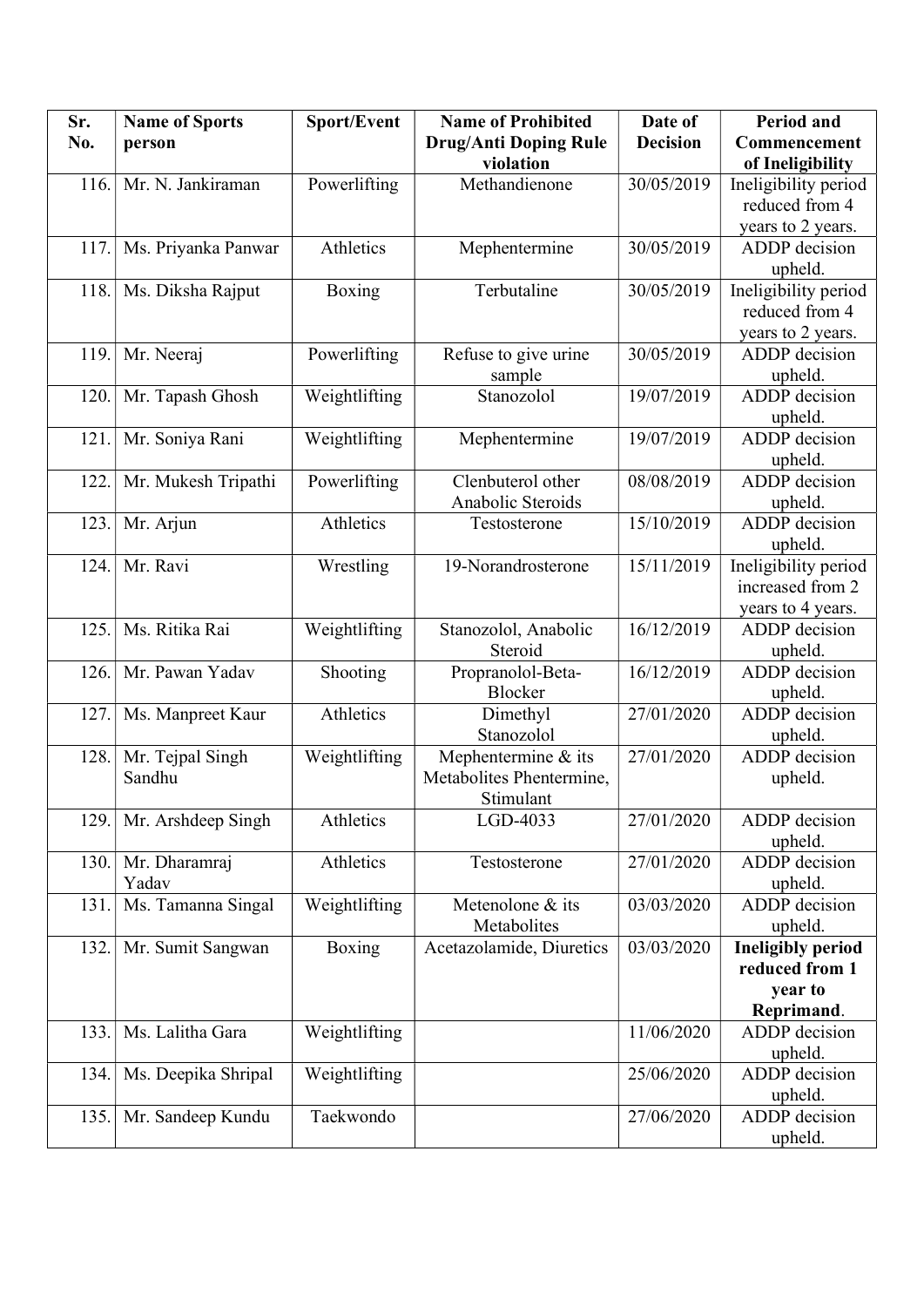| Sr.  | <b>Name of Sports</b> | Sport/Event         | <b>Name of Prohibited</b> | Date of         | <b>Period and</b>                  |
|------|-----------------------|---------------------|---------------------------|-----------------|------------------------------------|
| No.  | person                |                     | Drug/Anti Doping Rule     | <b>Decision</b> | Commencement                       |
|      |                       |                     | violation                 |                 | of Ineligibility                   |
| 136. | Mr. Mukul Sharma      | Weightlifting       | Tamoxifen                 | 26/07/2020      | <b>ADDP</b> decision               |
|      |                       |                     |                           |                 | upheld.                            |
| 137. | Mr. Ravi Kumar        | Shooting            | Propnalol, Beta Blocker   | 24/09/2020      | <b>ADDP</b> decision               |
|      |                       |                     |                           |                 | upheld.                            |
| 138. | Mr. Gurmail Singh     | Weightlifting       | 6B-OH-Triamcinolone       | 13/10/2020      | <b>ADDP</b> decision               |
|      |                       |                     | Acetonide (Metabolite of  |                 | upheld.                            |
|      |                       |                     | Triamcinolone             |                 |                                    |
|      |                       |                     | Acetonide),               |                 |                                    |
|      |                       |                     | Glucocorticosteroid       |                 |                                    |
| 139. | Mr. Himanshu Chang    | Weightlifting       | Tamoxifen                 | 27/11/2020      | ADDP decision                      |
|      |                       |                     |                           |                 | upheld.                            |
| 140. | Mr. Lovepreet Singh   | Weightlifting       | 3-hydroxy-4-methoxy       | 12/02/2021      | <b>ADDP</b> decision               |
|      |                       |                     | Tamoxifen                 |                 | upheld.                            |
| 141. | Mr. Vijay Singh       | <b>Motor Sports</b> | Stanozolol, Anabolic      | 17.06.2021      | <b>Exonerated</b> from             |
|      |                       |                     | Steroid.                  |                 | doping charges                     |
| 142. | Mr. Sanjeet           | Athletics           | GW1516 Sulfone &          | 17.06.2021      | 4 years                            |
|      |                       |                     | GW1516 Sulfoxide          |                 | ineligibility w.e.f.               |
|      |                       |                     |                           |                 | 19.09.2018                         |
| 143. | Mr. Saurabh Singh     | Volleyball          | 19-Norandrosterone        | 24/06/2021      | 4 years                            |
|      |                       |                     |                           |                 | ineligibility period               |
|      |                       |                     |                           |                 | reduced to 2 years                 |
|      |                       |                     |                           |                 | w.e.f. 18.03.2020                  |
| 144. | Mr. Vishal Solanki    | Weightlifting       | Hormone and Metabolic     | 15.07.2021      | 2 years                            |
|      |                       |                     | Modulators                |                 | ineligibility w.e.f.<br>22.05.2019 |
| 145. | Vikash Sheokhand      | Athletics           | Metenolone and its        | 14.09.2021      | 4 years                            |
|      |                       |                     | Metabolite                |                 | Ineligibility w.e.f                |
|      |                       |                     |                           |                 | 03.07.2020                         |
| 146. | Mr. Nihal raj Nikki   | Weightlifting       | Stanozolol                | 10.09.2021      | 4 Years                            |
|      |                       |                     |                           |                 | Ineligibility w.e.f.               |
|      |                       |                     |                           |                 | 09.12.2019                         |
| 147. | Mr. Arshpreet         | Basket ball         | 5-Methylhexan             | 20.09.2020      | 2 years                            |
|      | <b>Bhullar</b>        |                     |                           |                 | Ineligibility w.e.f                |
|      |                       |                     |                           |                 | 17.09.2020                         |
| 148. | Ms. Urmilla           | Athletics           | Evasion                   | 29.09.2021      | 4 years                            |
|      |                       |                     |                           |                 | Ineligibility w.e.f                |
|      |                       |                     |                           |                 | 26.08.2020                         |
| 149. | Ms. Divya Pawar       | Boxing              | Higenamine &              | 06.10.2021      | 2 years                            |
|      |                       |                     | Metabolite Coclaurine     |                 | Ineligibility w.e.f                |
|      |                       |                     |                           |                 | 26.06.2020                         |
| 150. | Mr. Sahil Pawar       | Aquatics            | Methylnorandrost and      | 06.10.2021      | 4 years                            |
|      |                       |                     | Long term metabolite of   |                 | Ineligibility w.e.f                |
|      |                       |                     | Methandienone             |                 | 20.03.2019                         |
| 151. | Ms. Ruchika           | Boxing              | Furosemide                | 06.10.2021      | 2 years                            |
|      |                       |                     |                           |                 | Ineligibility w.e.f                |
|      |                       |                     |                           |                 | 24.07.2020                         |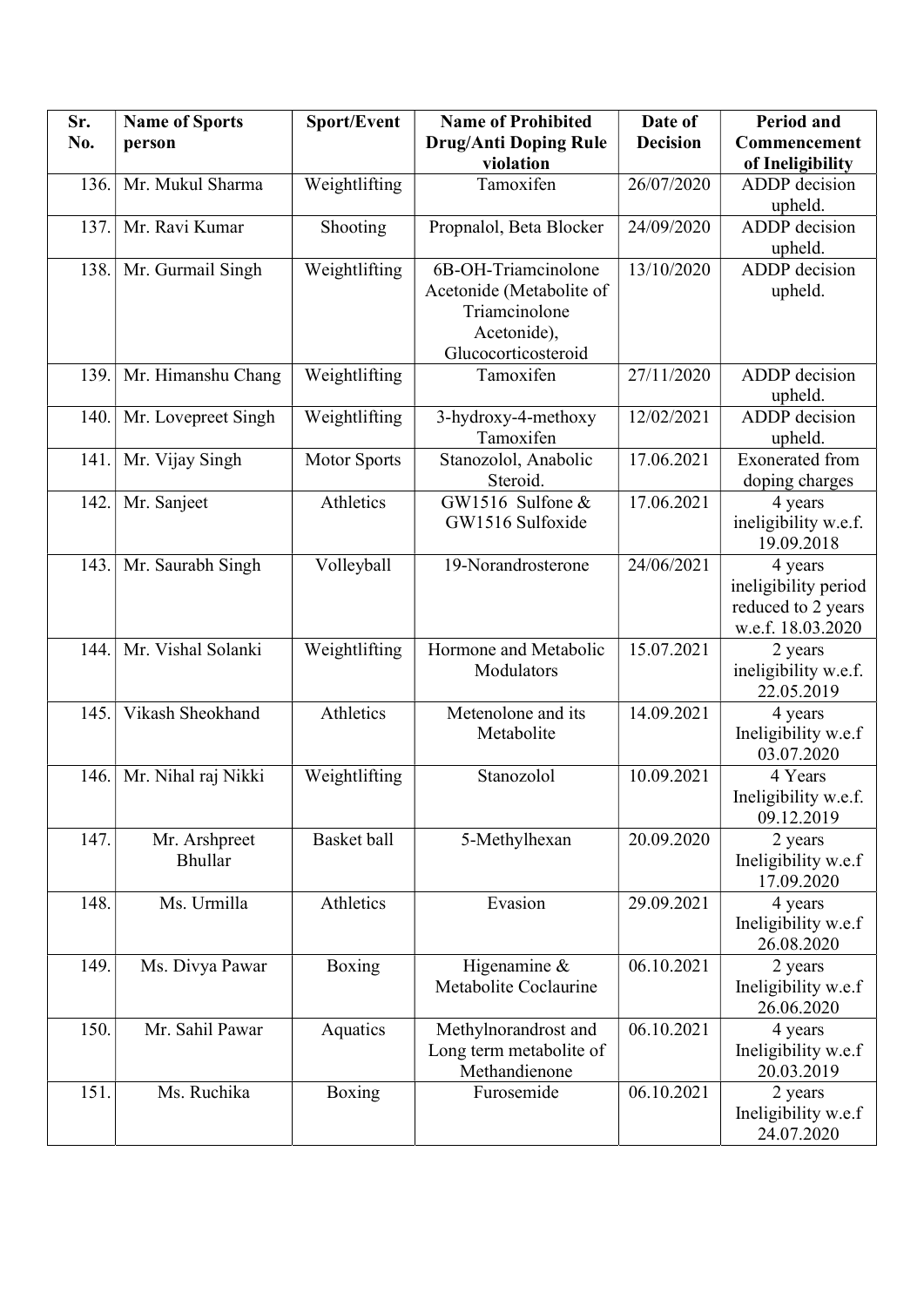| Sr.<br>No. | <b>Name of Sports</b><br>person | Sport/Event | <b>Name of Prohibited</b><br><b>Drug/Anti Doping Rule</b><br>violation | Date of<br><b>Decision</b> | Period and<br>Commencement<br>of Ineligibility |
|------------|---------------------------------|-------------|------------------------------------------------------------------------|----------------------------|------------------------------------------------|
| 152.       | Ms. Nishu                       | Boxing      | Methandienone and its<br>metabolite                                    | 13.10.2021                 | 4 years<br>Ineligibility w.e.f<br>19.05.2020   |
| 153.       | Arjun Yadav                     | Wrestling   | Methandienone and its<br>metabolite                                    | 22.10.2021                 | 4 years<br>Ineligibility w.e.f<br>27.12.2019   |
| 154.       | Prince Chaudhary                | Athletics   | Metenolone and its<br>Metabolite                                       | 22.10.2021                 | 4 years<br>Ineligibility w.e.f<br>26.08.2020   |